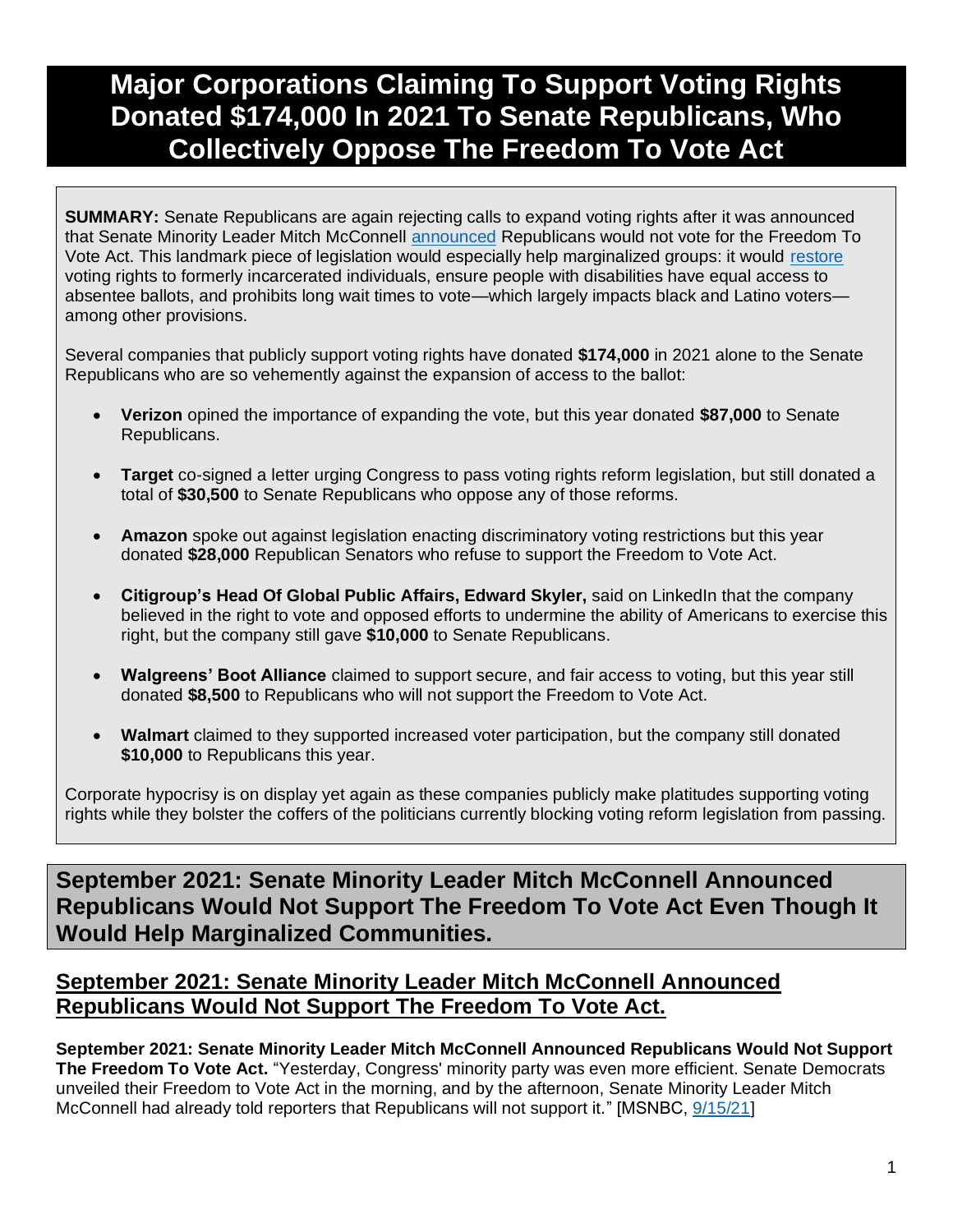### **The Freedom To Vote Act Would Restore Voting Rights To Formally Incarcerated Individuals, Ensure People With Disabilities "Have The Same Access To Absentee Ballots As Other Voters," And Counters "Long Lines And Related Discriminatory Practices."**

**Brennan Center For Justice: "The Freedom To Vote Act Represents A Major Step Forward In The Push To Enact Comprehensive Legislation To Strengthen American Democracy, Promote Racial Justice And Equity For All Americans."** "The Freedom to Vote Act represents a major step forward in the push to enact comprehensive legislation to strengthen American democracy, promote racial justice and equity for all Americans, and thwart the assault on voting rights taking place in the states. It would set national standards to protect the freedom to vote, end partisan redistricting, ensure sound election administration, and fix our broken campaign finance system." [Brennan Center for Justice, [9/20/21\]](https://www.brennancenter.org/our-work/research-reports/freedom-vote-act)

**The Freedom To Vote Act Would Restore "Federal Voting Rights To Formerly Incarcerated Citizens Upon Their Release" And Removes "The Vestiges Of Restrictions Born Out Of Jim Crow." "**The Freedom to Vote Act represents a major step forward in the push to enact comprehensive legislation to strengthen American democracy, promote racial justice and equity for all Americans, and thwart the assault on voting rights taking place in the states. […]The bill restores federal voting rights to formerly incarcerated citizens upon their release, establishing a bright-line standard to replace the confusing patchwork of state laws and removing the vestiges of restrictions born out of Jim Crow." '[Brennan Center for Justice, [9/20/21\]](https://www.brennancenter.org/our-work/research-reports/freedom-vote-act)

**The Freedom To Vote Act "Would Require Each State To Ensure That Individuals With Disabilities Have The Same Access To Absentee Ballots And Applications As Other Voters, As Well As Making Them Electronically Accessible To Voters With Disabilities."** "The Freedom to Vote Act would address some of the biggest challenges to voting access that Americans with disabilities face. The bill would require each state to ensure that individuals with disabilities have the same access to absentee ballots and applications as other voters, as well as making them electronically accessible to voters with disabilities, among other safeguards." [Brennan Center for Justice, [9/20/21\]](https://www.brennancenter.org/our-work/research-reports/freedom-vote-act)

**The Freedom To Vote Act Counters "Long Lines And Related Discriminatory Practices" by ensuring "Lines Last No Longer Than 30 Minutes" So That "Individuals Subjected To Excessive Lines On Election Day — Most Often Black And Latino Voters —" Are Protected From That Discrimination**  "Countering long lines and related discriminatory practices: The bill creates protections for individuals subjected to excessive lines on Election Day — most often Black and Latino voters — by requiring states to ensure that lines last no longer than 30 minutes and restricting states from prohibiting donations of food or water to voters waiting in line." [Brennan Center for Justice,  $9/20/21$ ]

**Verizon Posted A Blog On The Importance Of Expanding Americans' Access To The Vote While, In 2021, The Company So Far Donated \$87,000 To Senate Republicans.** 

**Verizon Blogged About The Importance Of Expanding The Vote, Saying They "Strongly Oppose The Passage Of Any Measure That Would Make It Harder For Voters.** 

**HEADLINE: Reflecting On Voting Rights.** [Verizon News Center, [4/1/21\]](https://www.verizon.com/about/news/speed-reflecting-on-voting-rights)

**Verizon's Hans Vestberg: "We Strongly Oppose The Passage Of Any Legislation Or The Adoption Of Any Measure That Would Make It Harder For Voters, Including Historically Marginalized Groups — People Of Color, Seniors, Students And People With Disabilities — To Exercise Their Fundamental Right To Cast A Ballot."** "At Verizon, we believe that speaking out on social issues is how we live out our values. If an issue is important to our stakeholders — our employees, our customers, our shareholders and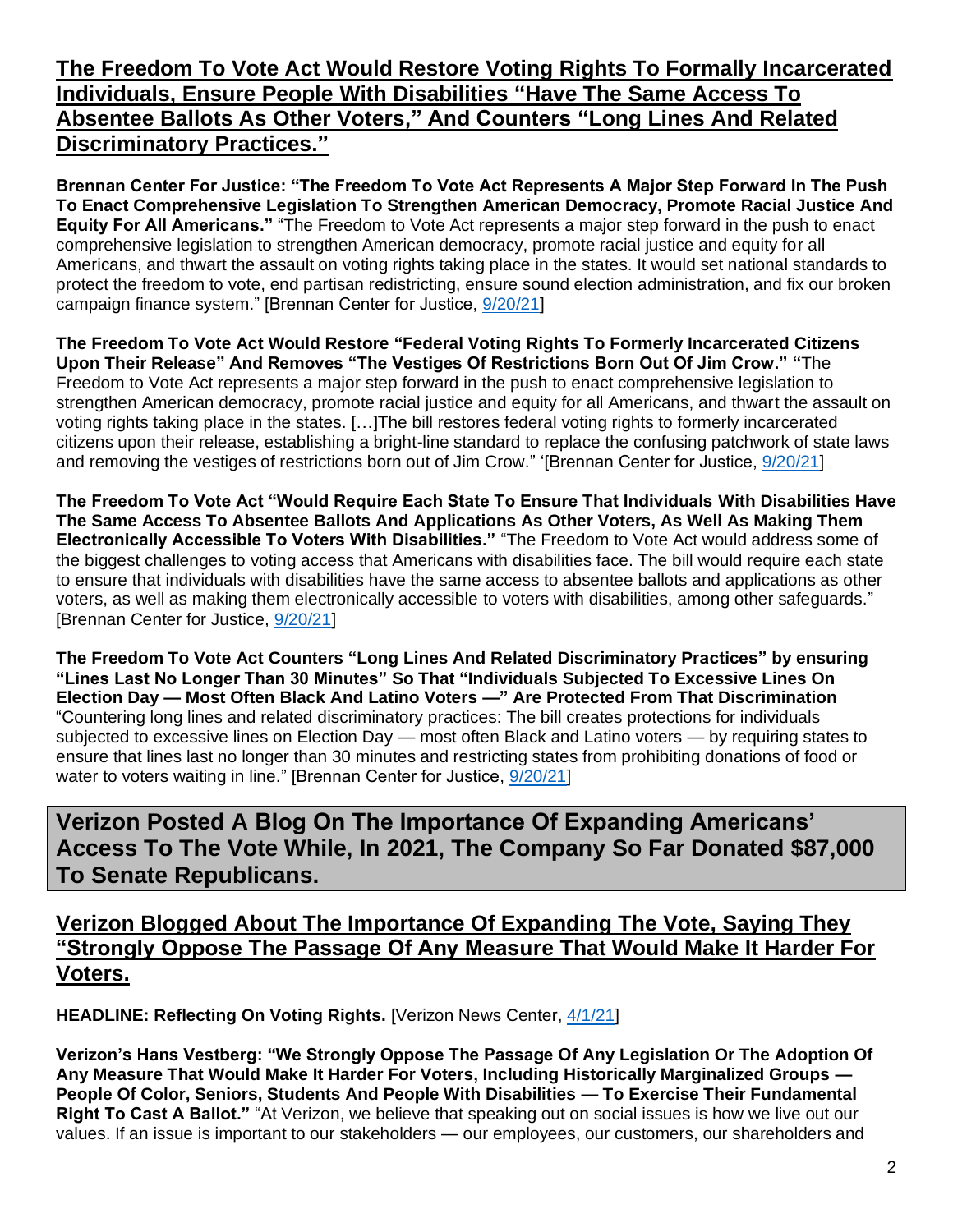society — it's important to us. As you've heard me say, our purpose is to create the networks that move the world forward, which means moving the world forward for everyone. That's why I've also been reflecting on the voting rights issue that has recently emerged. We strongly oppose the passage of any legislation or the adoption of any measure that would make it harder for voters, including historically marginalized groups people of color, seniors, students and people with disabilities — to exercise their fundamental right to cast a ballot." [Verizon News Center, [4/1/21\]](https://www.verizon.com/about/news/speed-reflecting-on-voting-rights)

| <b>RECIPIENT</b>                                                                   | <b>CONTRIBUTOR</b>                                            | <b>AMOUNT</b> | <b>DATE</b> | <b>AFFILIATED</b><br><b>CANDIDATE</b> |
|------------------------------------------------------------------------------------|---------------------------------------------------------------|---------------|-------------|---------------------------------------|
| Boozman For<br>Arkansas                                                            | Verizon Communications,<br>Inc. Political Action<br>Committee | \$1,000       | 3/1/21      | Sen. John Boozman<br>$(R-AR)$         |
| Boozman For<br>Arkansas                                                            | Verizon Communications,<br>Inc. Political Action<br>Committee | \$1,000       | 3/29/21     | Sen. John Boozman<br>$(R-AR)$         |
| Arkansas For<br><b>Leadership Political</b><br><b>Action Committee</b><br>(ARKPAC) | Verizon Communications,<br>Inc. Political Action<br>Committee | \$2,500       | 3/29/21     | Sen. John Boozman<br>$(R-AR)$         |
| Friends Of John<br><b>Barrasso</b>                                                 | Verizon Communications,<br>Inc. Political Action<br>Committee | \$1,000       | 3/29/21     | Sen. John Barrasso<br>$(R-WY)$        |
| <b>Common Values</b><br><b>PAC</b>                                                 | Verizon Communications,<br>Inc. Political Action<br>Committee | \$5,000       | 3/29/21     | Sen. John Barrasso<br>$(R-WY)$        |
| Friends Of John<br>Thune                                                           | Verizon Communications,<br>Inc. Political Action<br>Committee | \$500         | 3/29/21     | Sen. John Thune (R-<br>SD)            |
| <b>Heartland Values</b><br><b>PAC</b>                                              | Verizon Communications,<br>Inc. Political Action<br>Committee | \$5,000       | 3/29/21     | Sen. John Thune (R-<br><b>SD)</b>     |
| Deb Fischer For US<br>Senate                                                       | Verizon Communications,<br>Inc. Political Action<br>Committee | \$1,000       | 4/22/21     | Sen. Deb Fischer (R-<br>NE            |
| <b>Friends Of Mike Lee</b><br>Inc.                                                 | Verizon Communications,<br>Inc. Political Action<br>Committee | \$2,000       | 4/22/21     | Sen. Mike Lee (R-<br>UT)              |
| Grassley Committee,<br>Inc.                                                        | Verizon Communications,<br>Inc. Political Action<br>Committee | \$5,000       | 4/22/21     | Sen. Chuck Grassley<br>$(R-IA)$       |
| Making A<br><b>Responsible Stand</b><br>For Households In<br>America PAC           | Verizon Communications,<br>Inc. Political Action<br>Committee | \$1,000       | 4/22/21     | Sen. Marsha<br>Blackburn (R-TN)       |
| Reclaim America<br><b>PAC</b>                                                      | Verizon Communications,<br>Inc. Political Action<br>Committee | \$5,000       | 4/22/21     | Sen. Marco Rubio<br>$(R$ -FL $)$      |
| <b>True North PAC</b>                                                              | Verizon Communications,<br>Inc. Political Action<br>Committee | \$5,000       | 4/22/21     | Sen. Dan Sullivan<br>(R-Alaska)       |
| Wild & Wonderful<br><b>PAC</b>                                                     | Verizon Communications,<br>Inc. Political Action<br>Committee | \$1,000       | 4/22/21     | Sen. Shelley Moore<br>Capito (R-WV)   |

### **So Far During 2021, Verizon Has Contributed \$87,000 To Senate Republicans.**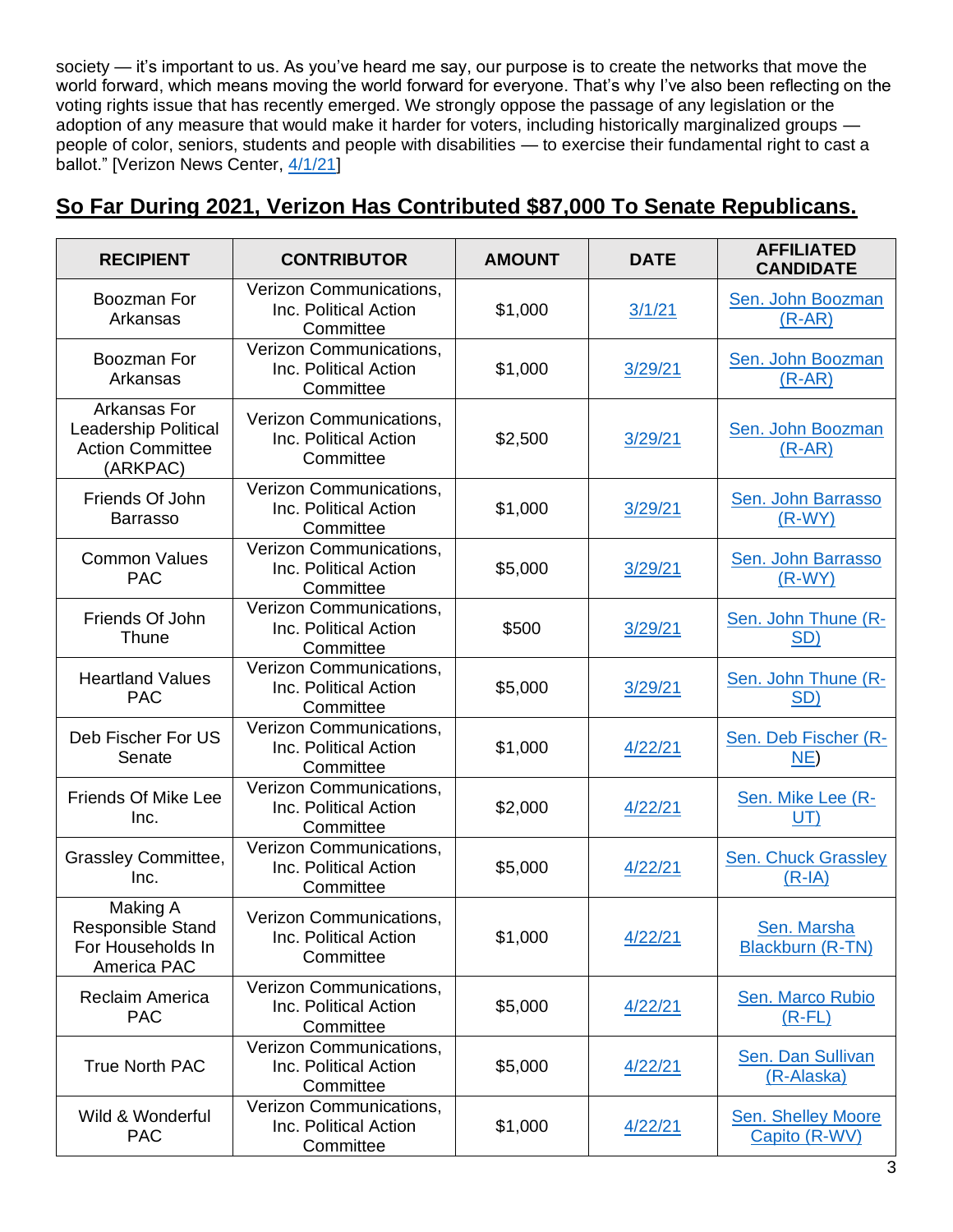| <b>Bluegrass</b><br>Committee          | Verizon Communications,<br>Inc. Political Action<br>\$5,000<br>Committee |                     | 5/20/21 | Sen. Mitch<br>McConnell (R-KY)  |
|----------------------------------------|--------------------------------------------------------------------------|---------------------|---------|---------------------------------|
| <b>NRSC</b>                            | Verizon Communications,<br>Inc. Political Action<br>Committee            | \$15,000<br>5/20/21 |         |                                 |
| Boozman For<br>Arkansas                | Verizon Communications,<br>Inc. Political Action<br>Committee            | \$3,000             | 6/28/21 | Sen. John Boozman<br>$(R-AR)$   |
| Boozman For<br>Arkansas                | Verizon Communications,<br>Inc. Political Action<br>Committee            | \$1,500             | 6/28/21 | Sen. John Boozman<br>$(R-AR)$   |
| <b>Families For James</b><br>Lankford  | Verizon Communications,<br>Inc. Political Action<br>Committee            | \$1,000             | 6/28/21 | Sen. James Lankford<br>$(R-OK)$ |
| <b>Families For James</b><br>Lankford  | Verizon Communications,<br>Inc. Political Action<br>Committee            | \$1,500             | 6/28/21 | Sen. James Lankford<br>$(R-OK)$ |
| <b>Hoeven For Senate</b>               | Verizon Communications,<br>Inc. Political Action<br>Committee            | \$5,000             | 6/28/21 | Sen. John Hoeven<br>$(R-ND)$    |
| Lisa Murkowski For<br><b>US Senate</b> | Verizon Communications,<br>Inc. Political Action<br>Committee            | \$1,500             | 6/28/21 | Sen. Lisa Murkowski<br>$(R-AK)$ |
| Lisa Murkowski For<br><b>US Senate</b> | Verizon Communications,<br>Inc. Political Action<br>Committee            | \$5,000             | 6/28/21 | Sen. Lisa Murkowski<br>$(R-AK)$ |
| <b>Moran For Kansas</b>                | Verizon Communications,<br>Inc. Political Action<br>Committee            | \$5,000             | 6/28/21 | Sen. Jerry Moran (R-<br>KS)     |
| Rely On Your Beliefs<br>Fund           | Verizon Communications,<br>Inc. Political Action<br>Committee            | \$2,500             | 6/28/21 | Sen. Roy Blunt (R-<br>MO)       |
| <b>Tim Scott For</b><br>Senate         | Verizon Communications,<br>Inc. Political Action<br>Committee            | \$1,500             | 6/28/21 | Sen. Tim Scott (R-<br>SC)       |
| <b>Tim Scott For</b><br>Senate         | Verizon Communications,<br>Inc. Political Action<br>Committee            | \$3,500             | 6/28/21 | Sen. Tim Scott (R-<br>SC)       |
| <b>TOTAL:</b>                          |                                                                          | \$87,000            |         |                                 |

**Target Co-Signed A Letter Urging Congress To pass Voting Rights Reform Legislation While, In 2021, It So Far Donated \$30,500 To Senate Republicans.**

### **Target Co-Signed A Letter Urging Congress To Pass Voting Rights Reform Legislation Amending The Voting Rights Act To Restore Safeguards.**

**Target Co-Signed "A Letter Urging The U.S. Congress To Pass A Sweeping Voting Reforms Bill," And "'Amend The Voting Rights Act To Restore Necessary Safeguards.'"** "Minnesota-based Target and Best Buy are among the more than 150 companies that have signed onto a letter urging the U.S. Congress to pass a sweeping voting reforms bill. 'Congress needs to amend the Voting Rights Act to restore necessary safeguards by updating the Voting Rights Act's coverage formula to prevent voting discrimination, as well as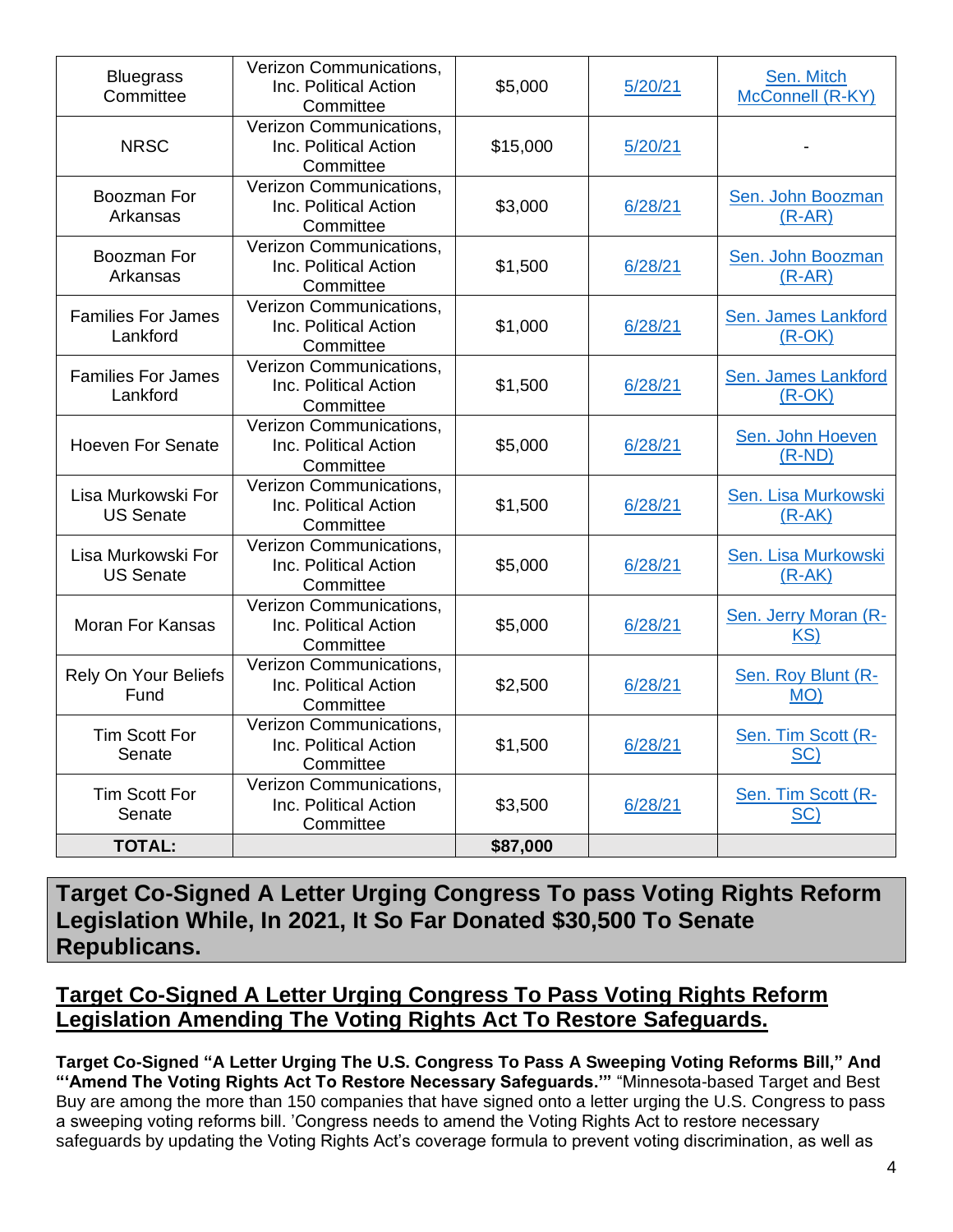establish a more transparent and accountable system for states to report election law changes," the letter reads. "Legislation amending the Voting Rights Act must help ensure that voters of color who remain the targets of voter suppression have equal and unfettered access to the democratic process.' [WCCO. [7/15/21\]](https://minnesota.cbslocal.com/2021/07/15/target-best-buy-among-150-companies-urging-congress-to-pass-voting-rights-bill/)

| <b>RECIPIENT</b>                       | <b>CONTRIBUTOR</b>                                           | <b>AMOUNT</b> | <b>DATE</b> | <b>AFFILIATED</b><br><b>CANDIDATE</b>   |
|----------------------------------------|--------------------------------------------------------------|---------------|-------------|-----------------------------------------|
| <b>Rounds For Senate</b>               | <b>Target Corporation</b><br><b>Citizens Political Forum</b> | \$2,500       | 7/21/21     | Sen. Mike Rounds (R-<br>SD)             |
| Lisa Murkowski For<br><b>US Senate</b> | <b>Target Corporation</b><br><b>Citizens Political Forum</b> | \$2,500       | 7/21/21     | Sen. Lisa Murkowski<br>$(R-AK)$         |
| <b>Bill Cassidy For US</b><br>Senate   | <b>Target Corporation</b><br><b>Citizens Political Forum</b> | \$2,500       | 7/21/21     | Sen. Bill Cassidy (R-<br>LA)            |
| Ben Sasse For U.S.<br>Senate, Inc.     | <b>Target Corporation</b><br><b>Citizens Political Forum</b> | \$2,500       | 7/21/21     | Sen. Ben Sasse (R-<br>NE)               |
| <b>Tim Scott For Senate</b>            | <b>Target Corporation</b><br><b>Citizens Political Forum</b> | \$5,000       | 6/15/21     | Sen. Tim Scott (R-SC)                   |
| Moran For Kansas                       | <b>Target Corporation</b><br><b>Citizens Political Forum</b> | \$3,000       | 6/15/21     | Sen. Jerry Moran (R-<br>KS)             |
| <b>McConnell Senate</b><br>Committee   | <b>Target Corporation</b><br><b>Citizens Political Forum</b> | \$5,000       | 6/15/21     | <b>Sen. Mitch McConnell</b><br>$(R-KY)$ |
| Friends Of John<br>Thune               | <b>Target Corporation</b><br><b>Citizens Political Forum</b> | \$2,000       | 6/15/21     | Sen. John Thune (R-<br>SD)              |
| <b>Cramer For Senate</b>               | <b>Target Corporation</b><br><b>Citizens Political Forum</b> | \$2,500       | 6/15/21     | Sen. Kevin Cramer (R-<br>ND)            |
| <b>Capito For West</b><br>Virginia     | <b>Target Corporation</b><br><b>Citizens Political Forum</b> | \$3,000       | 6/15/21     | Sen. Shelley Moore<br>Capito (R-WV)     |
| <b>TOTAL:</b>                          |                                                              | \$30,500      |             |                                         |

**Amazon Spoke Out Against Legislators Enacting More Restrictive Voting Legislation While, In 2021, The Company So Far Gave Over \$28,000 To Republican Senators.**

### **Amazon Signed A Statement Opposed To Discriminatory Restrictive Voting Legislation.**

**Amazon "Signed On To A Statement Opposing 'Any Discriminatory Legislation' That Would Make It More Difficult For Americans To Vote."** "Hundreds of companies, such as Apple, Amazon, BlackRock, and Facebook, and executives, Warren Buffett among them, have signed on to a statement opposing 'any discriminatory legislation' that would make it more difficult for Americans to vote. The statement, which ran as a two-page ad in the New York Times and the Washington Post on Wednesday, is the strongest message yet in a heightening fight between Republican legislators who seek to implement more restrictive voting laws and the corporations who oppose them." [Fortune, [4/14/21\]](https://fortune.com/2021/04/14/ceos-republican-voting-laws-voter-suppression-apple-amazon-blackrock-facebook-warren-buffett/)

## **So Far During 2021, Amazon PAC Donated \$28,500 To Senate Republicans.**

| <b>RECIPIENT</b>                   | <b>CONTRIBUTOR</b> | <b>AMOUNT</b> | <b>DATE</b> | <b>AFFILIATED</b><br><b>CANDIDATE</b> |
|------------------------------------|--------------------|---------------|-------------|---------------------------------------|
| Alaskans For Dan<br>Sullivan       | Amazon PAC         | \$5,000       | 06/16/2021  | Sen. Dan Sullivan<br>(R-AK)           |
| Ben Sasse For U.S.<br>Senate, Inc. | Amazon PAC         | \$2,500       | 05/19/2021  | Sen. Ben Sasse (R-<br>NE'             |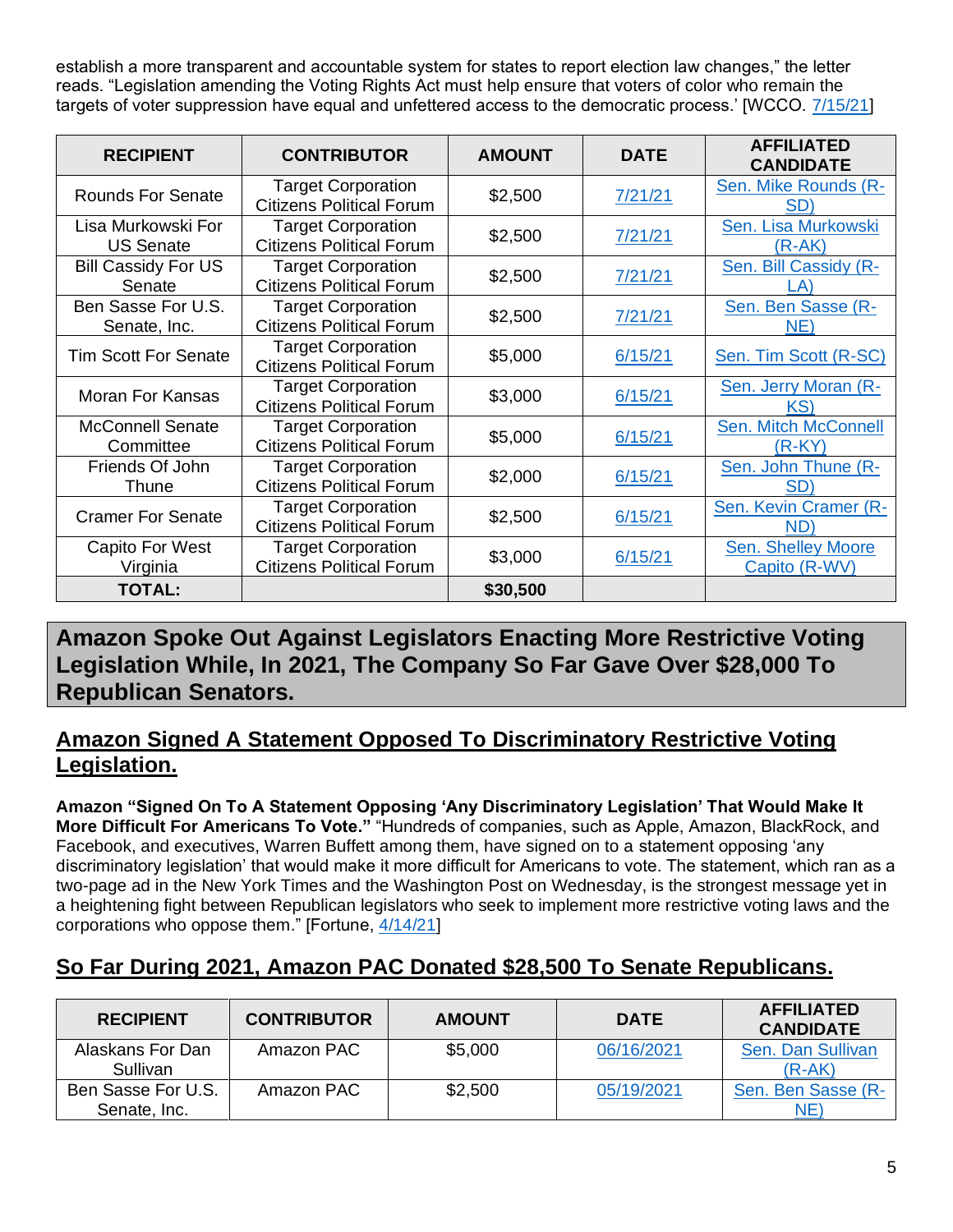| Friends of John<br>Thune               | Amazon PAC | \$5,000  | 06/16/2021 | Sen. John Thune<br>$(R-S.D.)$ |
|----------------------------------------|------------|----------|------------|-------------------------------|
| Friends Of Mike Lee<br>Inc.            | Amazon PAC | \$2,500  | 05/21/2021 | Sen. Mike Lee (R-             |
| Grassley<br>Committee, Inc.            | Amazon PAC | \$5,000  | 05/19/2021 | Sen. Chuck<br>Grassley (R-IA) |
| Lisa Murkowski For<br><b>US Senate</b> | Amazon PAC | \$7,500  | 04/30/2021 | Sen. Lisa<br>Murkowski (R-AK) |
| <b>TOTAL:</b>                          |            | \$28,500 |            |                               |

**Citigroup's Head Of Public Affairs Claimed The Company Believed Strongly In The Right To Vote While, In 2021, Company So Far Gave \$10,000 To Republican Senators.**

**Citigroup's Head Of Global Public Affairs, Edward Skyler, Said On LinkedIn That The Company Believed In The Right To Vote And Opposed Efforts To Undermine The Ability Of Americans To Exercise This Right.** 

**Citigroup's Head Of Global Public Affairs, Edward Skyler, Said On LinkedIn That "The Company Believes 'The Right To Vote Is The Foundation Of American Democracy' And 'Strongly' Opposes 'Efforts To Undermine" That Right.** "Citi was also listed as participating in the April 6 meeting, according to the agenda. In a LinkedIn post last month, Citi's Head of Global Public Affairs, Edward Skyler, said the company believes 'the right to vote is the foundation of American democracy' and 'strongly' opposes 'efforts to undermine the ability of Americans to avail themselves of this fundamental right.'" [Popular Information, [5/17/21\]](https://popular.info/p/google-deloitte-and-citigroup-quietly)

### **So Far During 2021, Citigroup Inc. Political Action Committee - Federal Donated \$10,000 To Senate Republicans.**

| <b>RECIPIENT</b>                  | <b>CONTRIBUTOR</b>                                     | <b>AMOUNT</b> | <b>DATE</b> | <b>AFFILIATED</b><br><b>CANDIDATE</b>   |
|-----------------------------------|--------------------------------------------------------|---------------|-------------|-----------------------------------------|
| <b>Boozman</b><br>for<br>Arkansas | Citigroup Inc. Political Action<br>Committee - Federal | \$2,500       | 06/22/2021  | Sen. John Boozman<br>$(R-AR)$           |
| Friends of<br>John Thune          | Citigroup Inc. Political Action<br>Committee - Federal | \$2,500       | 06/22/2021  | Sen. John Thune (R-<br>S.D.             |
| McConnell<br>Senate<br>Committee  | Citigroup Inc. Political Action<br>Committee - Federal | \$2,500       | 08/19/2021  | <b>Sen. Mitch McConnell</b><br>$(R-KY)$ |
| Rounds for<br>Senate              | Citigroup Inc. Political Action<br>Committee - Federal | \$2,000       | 08/19/2021  | Sen. Mike Rounds (R-<br>S.D.            |
| <b>TOTAL:</b>                     |                                                        | \$10,000      |             |                                         |

**Walgreens Boots Alliance Claimed It Deeply Supported Access To Secure And Fair Elections While, In 2021, The Company So Far Gave Almost \$10,000 To Republican Senators.**

**Walgreens Boots Alliance Put Out A Statement Claiming It Deeply Valued Secure, Fair Access To Voting.**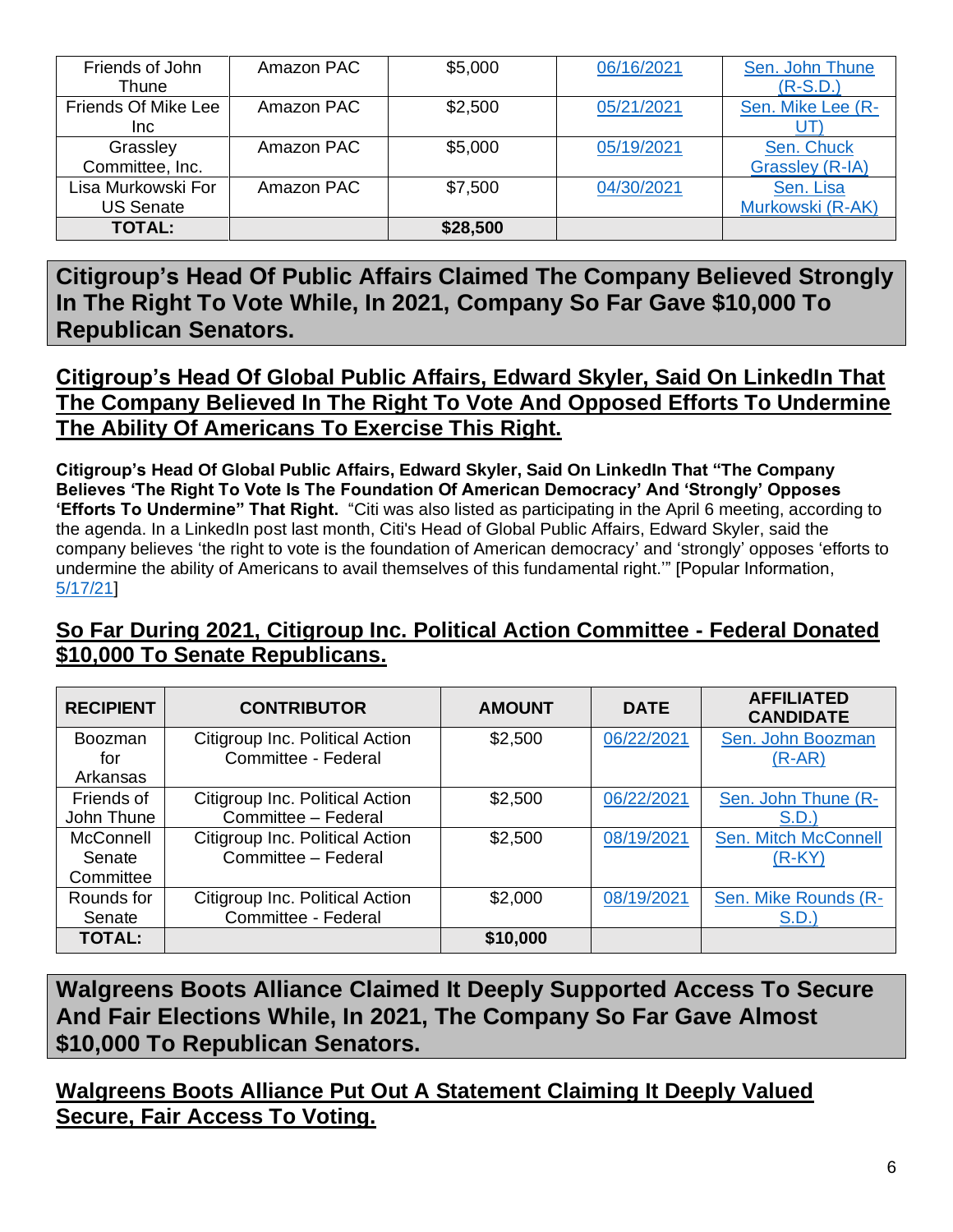**Walgreens Boots Alliance Said It Deeply Valued Secure And Fair Access To Voting, Adding That "Each Eligible Voter Should Be Able To Exercise This Right To The Fullest."** "Walgreens Boots Alliance deeply values equal rights and opportunities for all Americans. As part of this commitment, we believe strongly that the secure, fair access to voting is a fundamental constitutional right, and each eligible voter should be able to exercise this right to the fullest. A thriving democracy reflecting the will of all people indisputably makes our country stronger, and has helped Walgreens to become the company we are today – one that proudly serves the health and wellbeing needs of a wide diversity of communities across the U.S. in more than 9,000 locations." [Walgreens Boots Alliance, Accessed [10/15/21\]](https://www.walgreensbootsalliance.com/news-media/position-statements/wba-statement-access-voting-us)

### **So Far During 2021, Walgreen Co PAC Donated \$8,500 To Senate Republicans.**

| <b>RECIPIENT</b>                                        | <b>CONTRIBUTOR</b> | <b>AMOUNT</b> | <b>DATE</b> | <b>AFFILIATED</b><br><b>CANDIDATE</b> |
|---------------------------------------------------------|--------------------|---------------|-------------|---------------------------------------|
| <b>Friends of Todd</b><br>Young, Inc.                   | Walgreen Co PAC    | \$1,000       | 03/24/2021  | Sen. Todd Young<br>$(R-IN)$           |
| <b>Moran for Kansas</b>                                 | Walgreen Co PAC    | \$5,000       | 05/14/2021  | Sen. Jerry Moran<br>$(R-KS)$          |
| Continuing<br>America's Strength<br><b>And Security</b> | Walgreen Co PAC    | \$2,500       | 06/29/2021  | Sen. Bill Cassidy<br>$(R-LA)$         |
| <b>TOTAL:</b>                                           |                    | \$8,500       |             |                                       |

**Walmart Has Vocally Supported Increased Voter Participation While, In 2021,The Company So Far Gave \$10,000 To Republican Senators.**

### **Walmart Put Out A Statement Claiming It Was Helping Ensure Voters Had Information They Needed And Said It Supported Increased Voter Participation.**

**Walmart Claimed To Support Expanded Voter Participation And Said It Was Committed To Ensuring "Voters Have The Information They Need To Cast Their Ballots."** "Elections are an opportunity for all of us to make our voices heard on the issues we care about in our communities. That's why Walmart is helping ensure that voters have the information they need to cast their ballots when they have local, state, or federal elections. We continue to providing resources to our customers and associates and partner with Time To Vote, a business-led, nonpartisan coalition that aims to increase voter participation in elections." [Walmart, Accessed [10/15/21\]](https://corporate.walmart.com/vote)

### **So Far During 2021, Walmart Inc. PAC For Responsible Government Donated \$10,000 To Senate Republicans.**

| <b>RECIPIENT</b>   | <b>CONTRIBUTOR</b> | <b>AMOUNT</b> | <b>DATE</b> | <b>AFFILIATED</b><br><b>CANDIDATE</b> |
|--------------------|--------------------|---------------|-------------|---------------------------------------|
| Lisa Murkowski For | Walmart Inc. PAC   | \$1,000       | 02/09/2021  | Sen. Lisa                             |
| <b>US Senate</b>   | For Responsible    |               |             | Murkowski (R-AK)                      |
|                    | Government         |               |             |                                       |
| Boozman For        | Walmart Inc. PAC   | \$2,500       | 03/26/2021  | Sen. John Boozman                     |
| Arkansas           | For Responsible    |               |             | $(R-AK)$                              |
|                    | Government         |               |             |                                       |
| Friends Of John    | Walmart Inc. PAC   | \$1,000       | 03/16/2021  | Sen. John Thune                       |
| Thune              | For Responsible    |               |             | $(R-S.D.)$                            |
|                    | Government         |               |             |                                       |